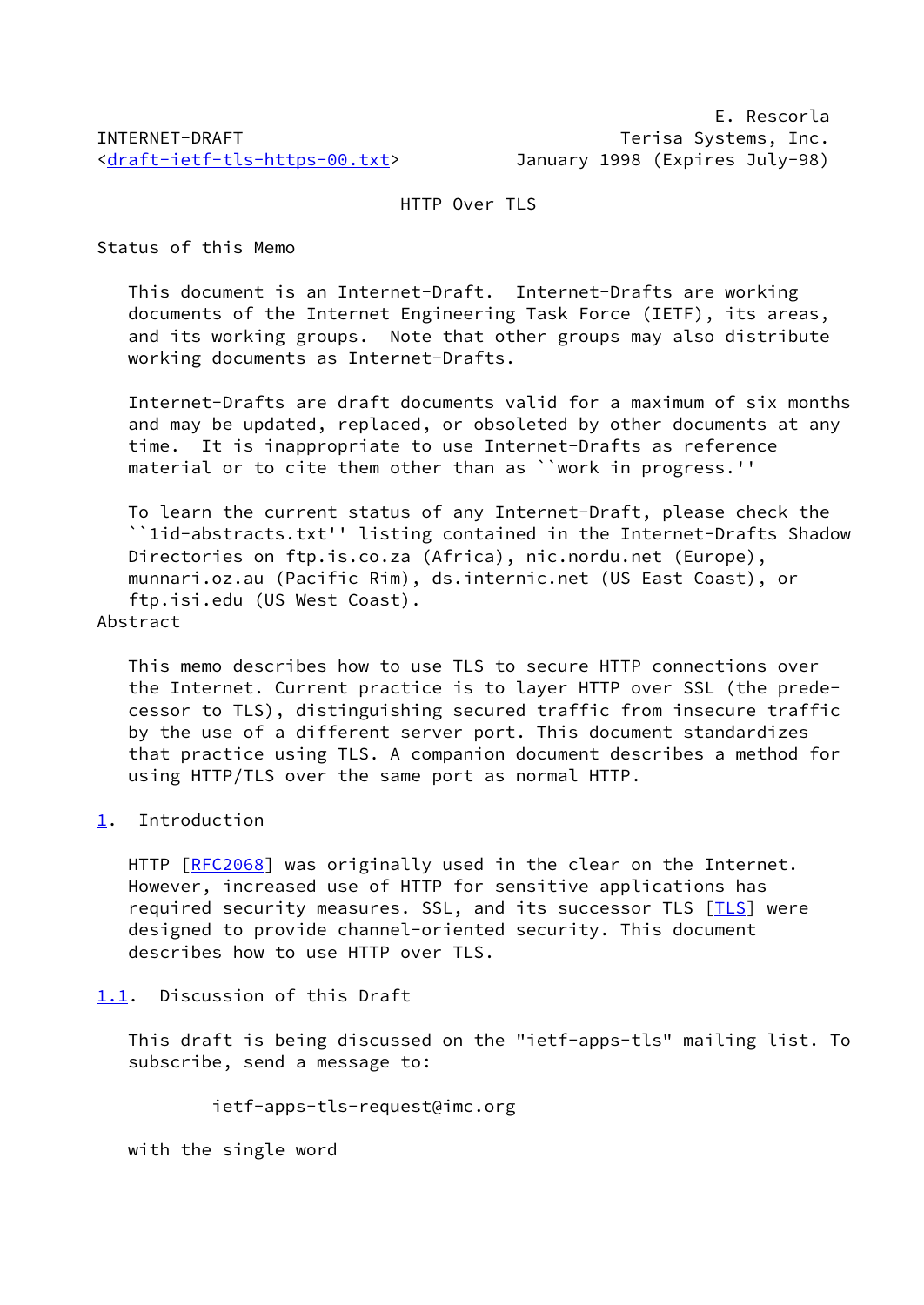# subscribe

 in the body of the message. There is a Web site for the mailing list at <[http://www.imc.org/ietf-apps-tls/>](http://www.imc.org/ietf-apps-tls/).

<span id="page-1-0"></span>[1.2](#page-1-0). Requirements Terminology

 Keywords "MUST", "MUST NOT", "REQUIRED", "SHOULD", "SHOULD NOT" and "MAY" that appear in this document are to be interpreted as described in [[RFC2119\]](https://datatracker.ietf.org/doc/pdf/rfc2119).

<span id="page-1-1"></span>[2](#page-1-1). HTTP Over TLS

 Conceptually, HTTP/TLS is very simple. Simply use HTTP over TLS pre cisely as you would use HTTP over TCP.

<span id="page-1-2"></span>[2.1](#page-1-2). Connection Initiation

 The agent acting as the HTTP client should also act as the TLS client. It should initiate a connection to the server on the appropriate port and then send the TLS ClientHello to begin the TLS handshake. When the TLS handshake has finished. The client may then initiate the first HTTP request. All HTTP data MUST be sent using as TLS "application data". Normal HTTP behavior, including retained connections should be followed.

<span id="page-1-3"></span>[2.2](#page-1-3). Connection Closure

 TLS provides a facility for secure connection closure. When a valid closure alert is received, an implementation can be assured that no further data will be received on that connection. TLS implementa tions MUST initiate an exchange of closure alerts before closing a connection. A TLS implementation MAY, after sending a closure alert, close the connection without waiting for the peer to send its closure alert, generating an "incomplete close". Note that an implementation which does this MAY choose to reuse the session. This SHOULD only be done when the application knows (typically through detecting HTTP message boundaries) that it has received all the message data that it cares about.

As specified in [*TLS*], any implementation which receives a connection close without first receiving a valid closure alert (a "premature close") MUST NOT reuse that session. Note that a premature close does not call into question the security of the data already received, but simply indicates that subsequent data might have been truncated. Because TLS is oblivious to HTTP request/response boundaries, it is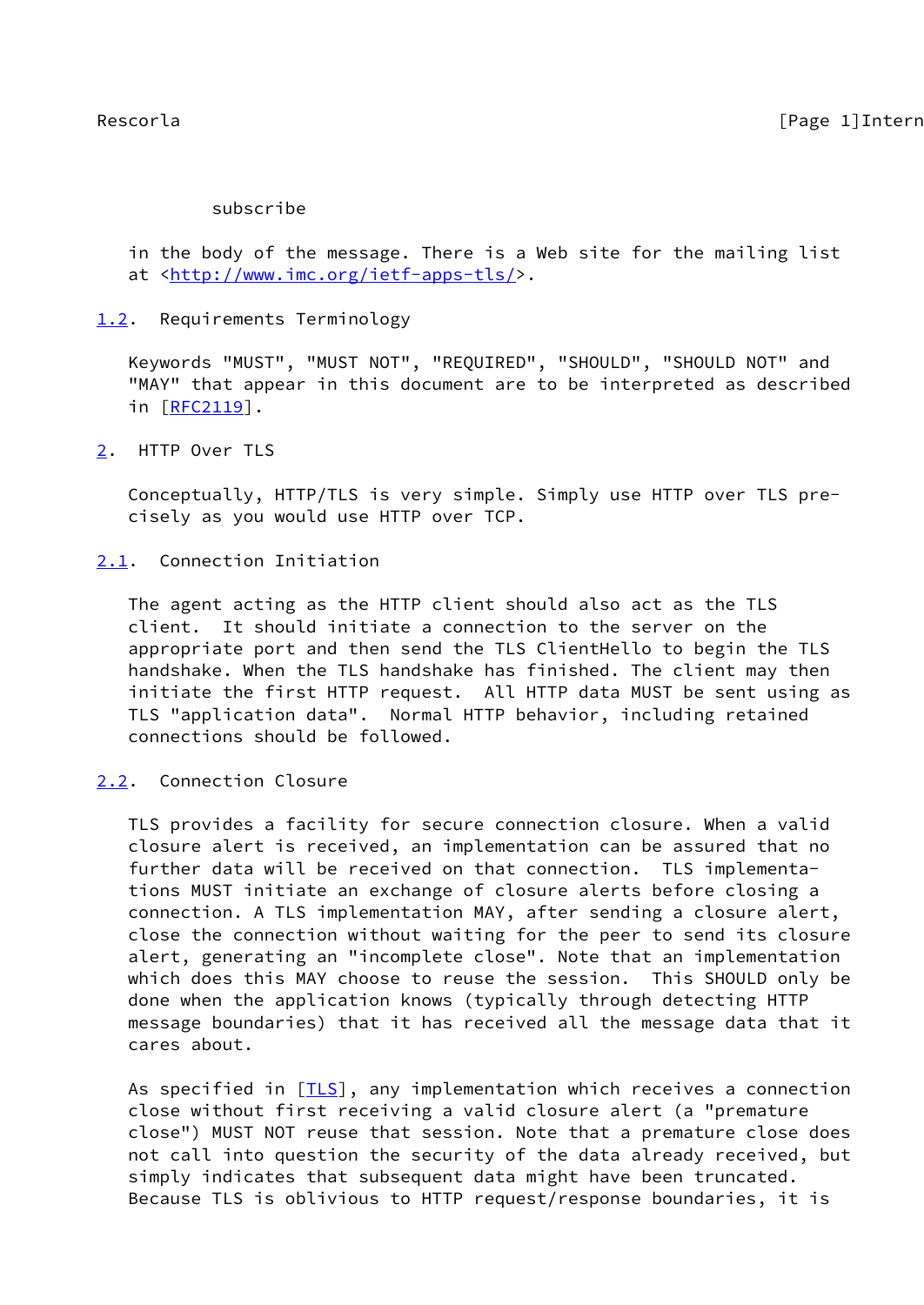necessary to examine the HTTP data itself (specifically the Content-

Rescorla [Page 2]Internet-Draft

 Length header) to determine whether the truncation occurred inside a message or between messages.

# <span id="page-2-0"></span>[2.2.1](#page-2-0). Client Behavior

 Because HTTP uses connection closure to signal end of server data, client implementations MUST treat any premature closes as errors and the data received as potentially truncated. Two cases in particular deserve special note:

> A HTTP response without a Content-Length header. Since data length i this situation is signalled by connection close a premature close generated by the server cannot be distinguished from a spurious close generated by an attacker.

> A HTTP response with a valid Content-Length header closed before all data has been read. Because TLS does not provide document orient impossible to determine whether the server has miscomputed the Content-Length or an attacker has truncated the connection.

When encountering a premature close, a client SHOULD treat as com pleted all requests for which it has received as much data as speci fied in the Content-Length header.

 A client detecting an incomplete close SHOULD recover gracefully. It MAY resume a TLS session closed in this fashion.

 Clients MUST send a closure alert before closing the connection. Clients which are unprepared to receive any more data MAY choose not to wait for the server's closure alert and simply close the connec tion, thus generating an incomplete close on the server side.

# <span id="page-2-1"></span>[2.2.2](#page-2-1). Server Behavior

[RFC2068](https://datatracker.ietf.org/doc/pdf/rfc2068) permits an HTTP client to close the connection at any time, and requires servers to recover gracefully. In particular, servers SHOULD be prepared to receive an incomplete close from the client, since the client can often determine when the end of server data is. Servers SHOULD be willing to resume TLS sessions closed in this fashion.

 Implementation note: In HTTP implementations which do not use per sistent connections, the server ordinarily expects to be able to sig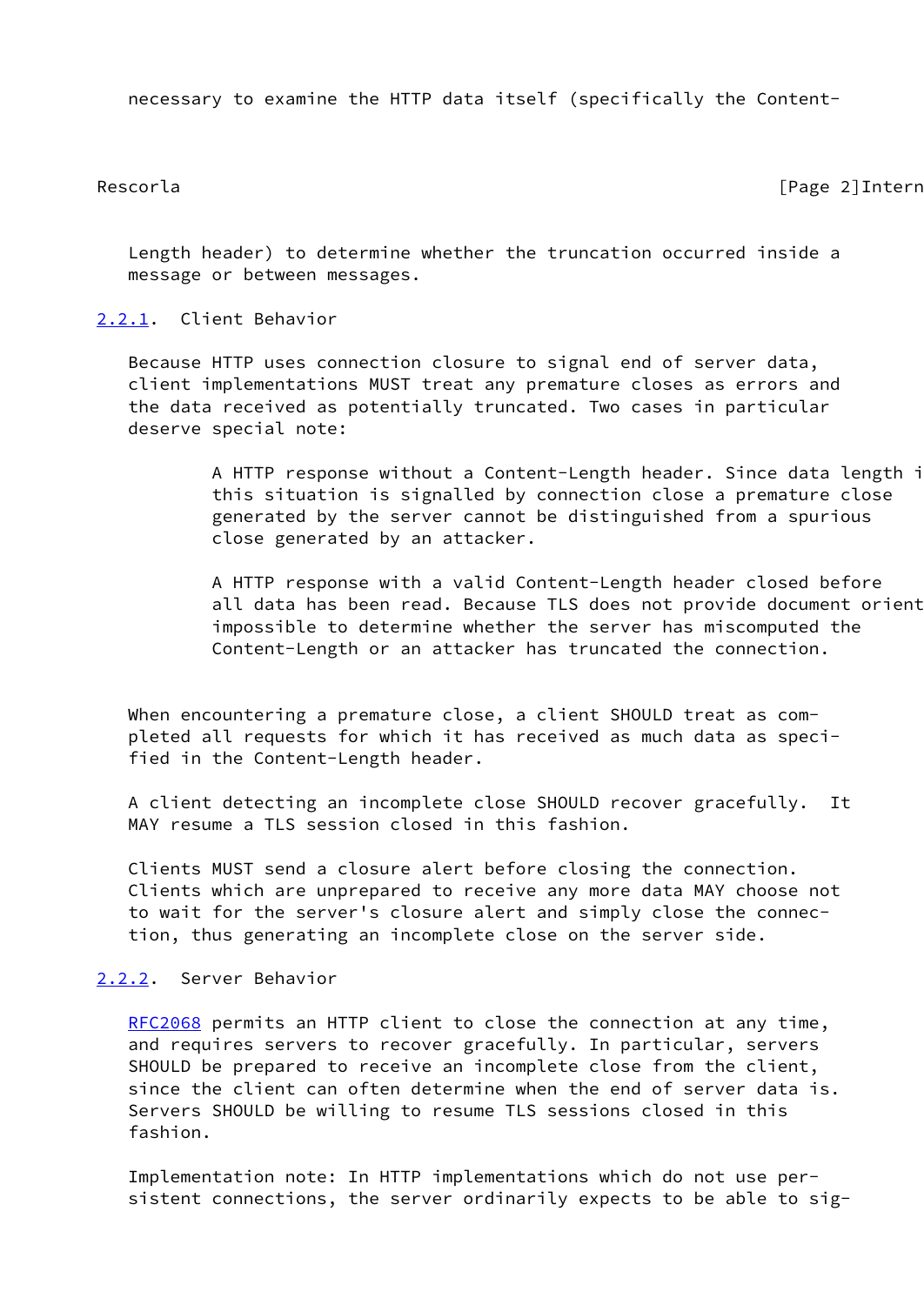nal end of data by closing the connection. When Content-Length is used, however, the client may have already sent the closure alert and dropped the connection.

Rescorla [Page 3]Internet-Draft

 Servers MUST attempt to initiate an exchange of closure alerts with the client before closing the connection. Servers MAY close the con nection after sending the closure alert, thus generating an incom plete close on the client side.

# <span id="page-3-0"></span>[2.3](#page-3-0). Port Number

 The first data that an HTTP server expects to receive from the client is the Request-Line production. The first data that a TLS server (and hence an HTTP/TLS server) expects to receive is the ClientHello. Con sequently, common practice has been to run HTTP/TLS over a separate port in order to distinguish which protocol is being used. When HTTP/TLS is being run over a TCP/IP connection, the default port is 443. This does not preclude HTTP/TLS from being run over another transport. TLS only presumes a reliable connection-oriented data stream.

# <span id="page-3-1"></span>[2.4](#page-3-1). URI Format

 HTTP/TLS is differentiated from HTTP URIs by using the 'https' proto col identifier in place of the 'http' protocol identifier. An example URI specifying HTTP/TLS is:

<https://abc.com:80/~smith/home.html>

### <span id="page-3-2"></span>[3](#page-3-2). Endpoint Identification

### <span id="page-3-3"></span>[3.1](#page-3-3). Server Identity

 In general, HTTP/TLS requests are generated by dereferencing a URI. As a consequence, the hostname for the server is known to the client. If the hostname is available, the client MUST check it against the server's identity as presented in the server's Certificate message, in order to prevent man-in-the-middle attacks.

 If a subjectAltName extension of type dNSName is present, that MUST be used as the identity. Otherwise, the (most specific) Common Name field in the Subject field of the certificate MUST be used. Although the use of the Common Name is existing practice, it is deprecated and Certification Authorities are encouraged to use the dNSName instead.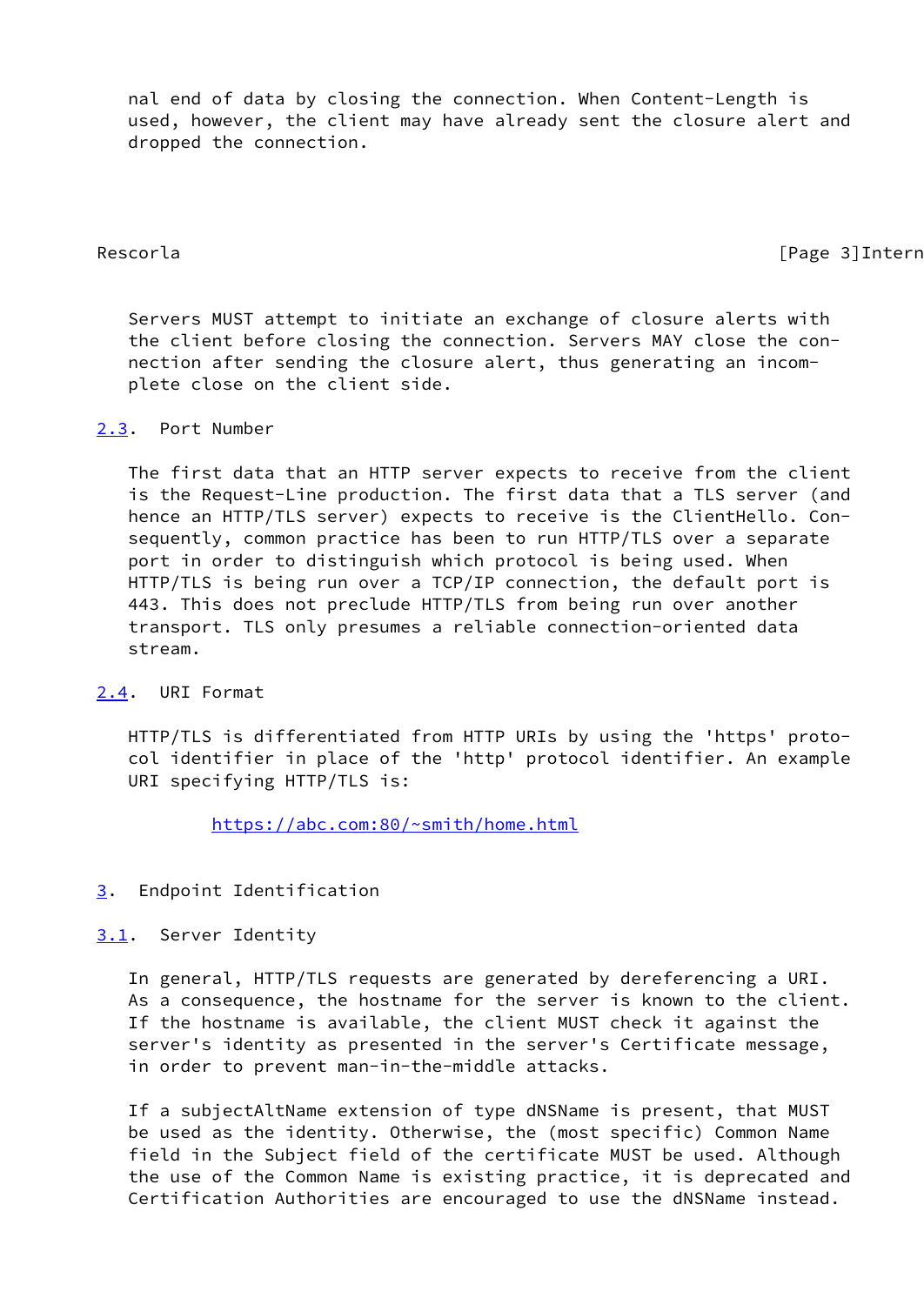Matching is performed using the matching rules specified by [PKIX], including wildcard matches. E.g. \*.bar.com would match a.bar.com, b.bar.com, etc. but not bar.com. If more than one identity of a given type is present in the certificate (e.g. more than one dNSName name, a match in any one of the set is considered acceptable.)

Rescorla **Francisco Community** Rescorla **Community** Page 4]Internet-

 If the hostname does not match the identity in the certificate, user oriented clients MUST either notify the user (clients MAY give the user the opportunity to continue with the connection in any case) or terminate the connection with a bad certificate error. Automated clients MUST close the connection, returning a bad certificate error.

<span id="page-4-0"></span>[3.2](#page-4-0). Client Identity

 Typically, the server has no external knowledge of what the client's identity ought to be and so checks (other than that the client has a certificate chain rooted in an appropriate CA) are not possible. If a server has such knowledge (typically from some source external to HTTP or TLS) it SHOULD check the identity as described above.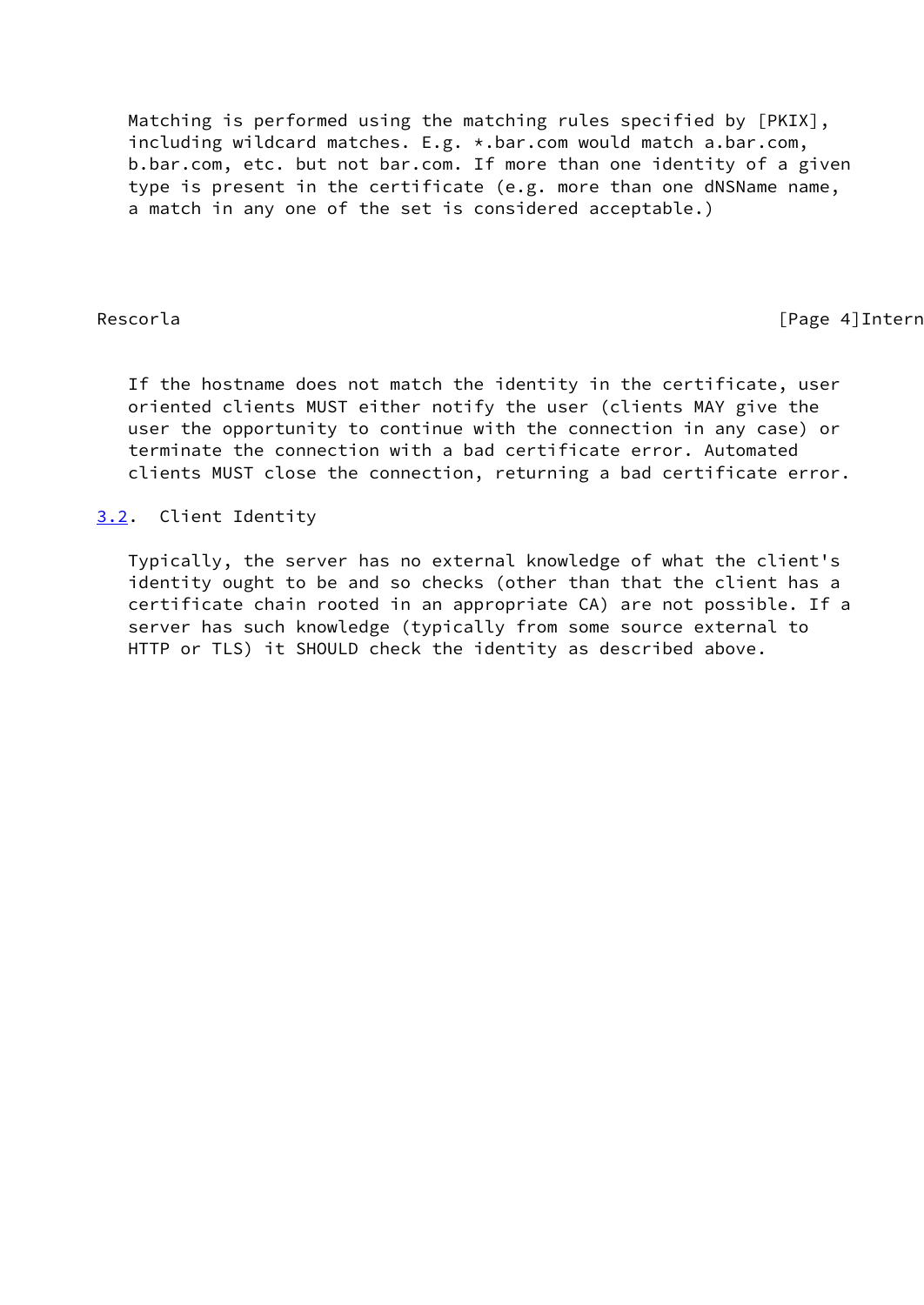Rescorla [Page 5]Internet-Page 2014

### References

 [PKIX] R. Housley, W. Ford, W. Polk, D. Solo, Internet Public Key Infrastructure: Part I: X.509 Certificate and CRL Profile, <[draft-ietf-pkix-ipki-part1-06.txt>](https://datatracker.ietf.org/doc/pdf/draft-ietf-pkix-ipki-part1-06.txt), October 1997.

 [RFC2068] Fielding, R., Gettys, J., Mogul, J., Frystyk, H., Berners-Lee, T., "Hypertext Transfer Protocol -- HTTP/1.1" [RFC 2068](https://datatracker.ietf.org/doc/pdf/rfc2068), January 1997.

 [RFC2119] Bradner, S., "Key Words for use in RFCs to indicate Requirement Levels", [RFC2119](https://datatracker.ietf.org/doc/pdf/rfc2119), March 1997.

<span id="page-5-0"></span>[TLS] Dierks, T., Allen, C., "The TLS Protocol", RFCXXXX, November 1997.

Security Considerations

This entire document is about security.

Author's Address

<span id="page-5-1"></span>Eric Rescorla <ekr@terisa.com> Terisa Systems, Inc. [4984](#page-5-1) El Camino Real Los Altos, CA 94022 Phone: (650) 919-1753